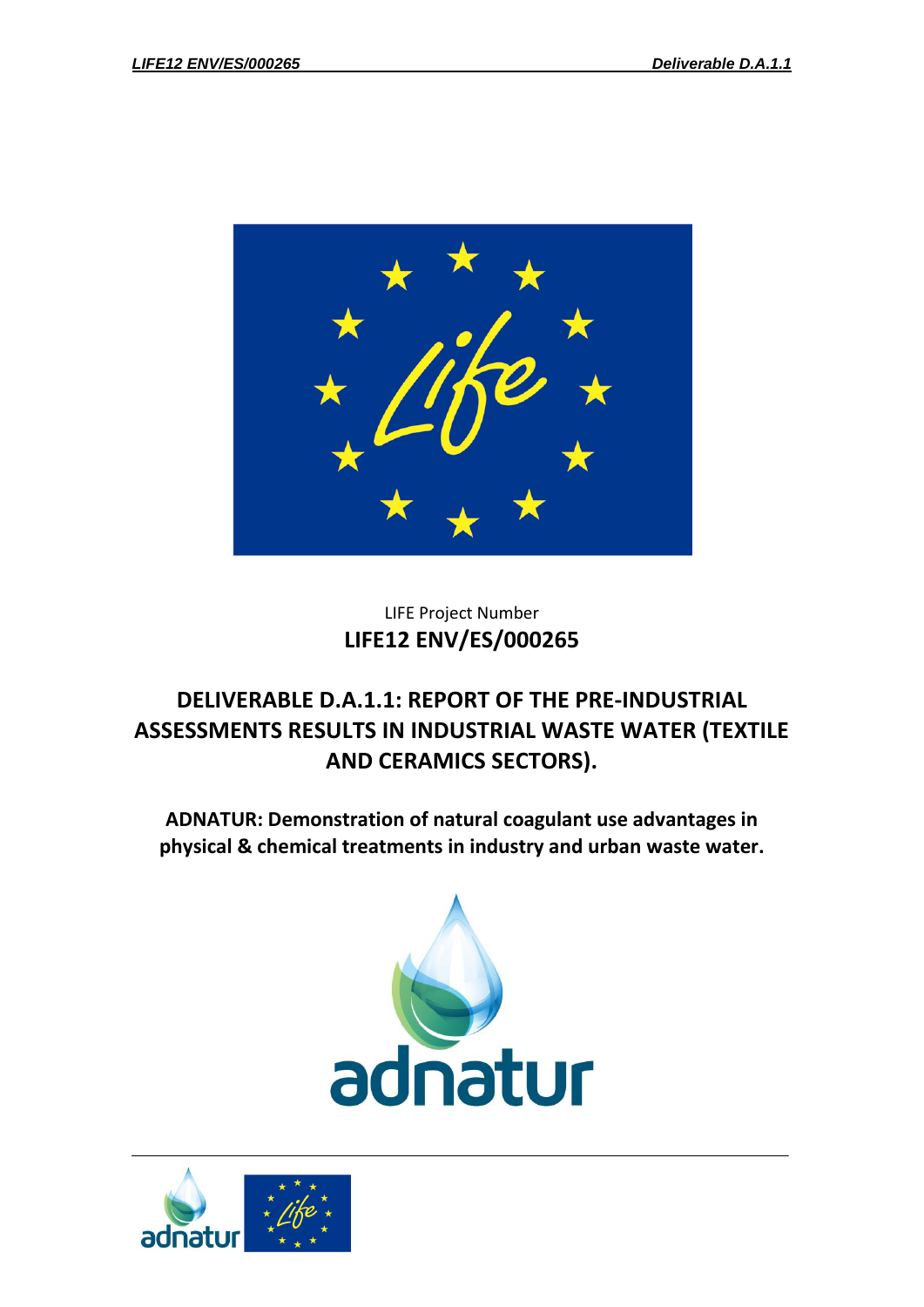### **EXECUTIVE SUMMARY**

*D.A.1.1 summarizes the first studies and validation carried with wastewater from three end-users at laboratory level. It has been compared the results between the usual procedure and with different doses of the natural coagulants.* 

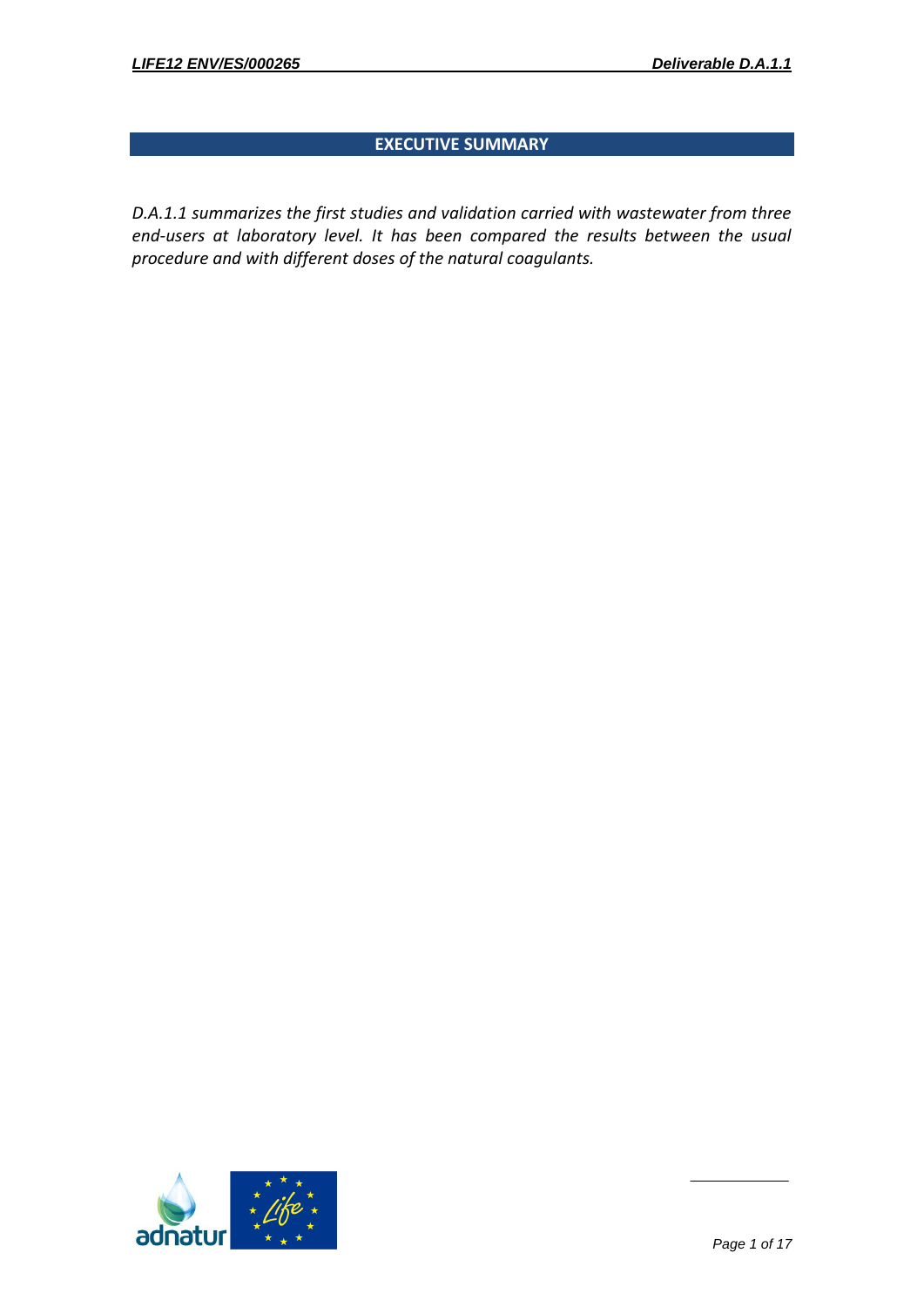## **CONTENTS**

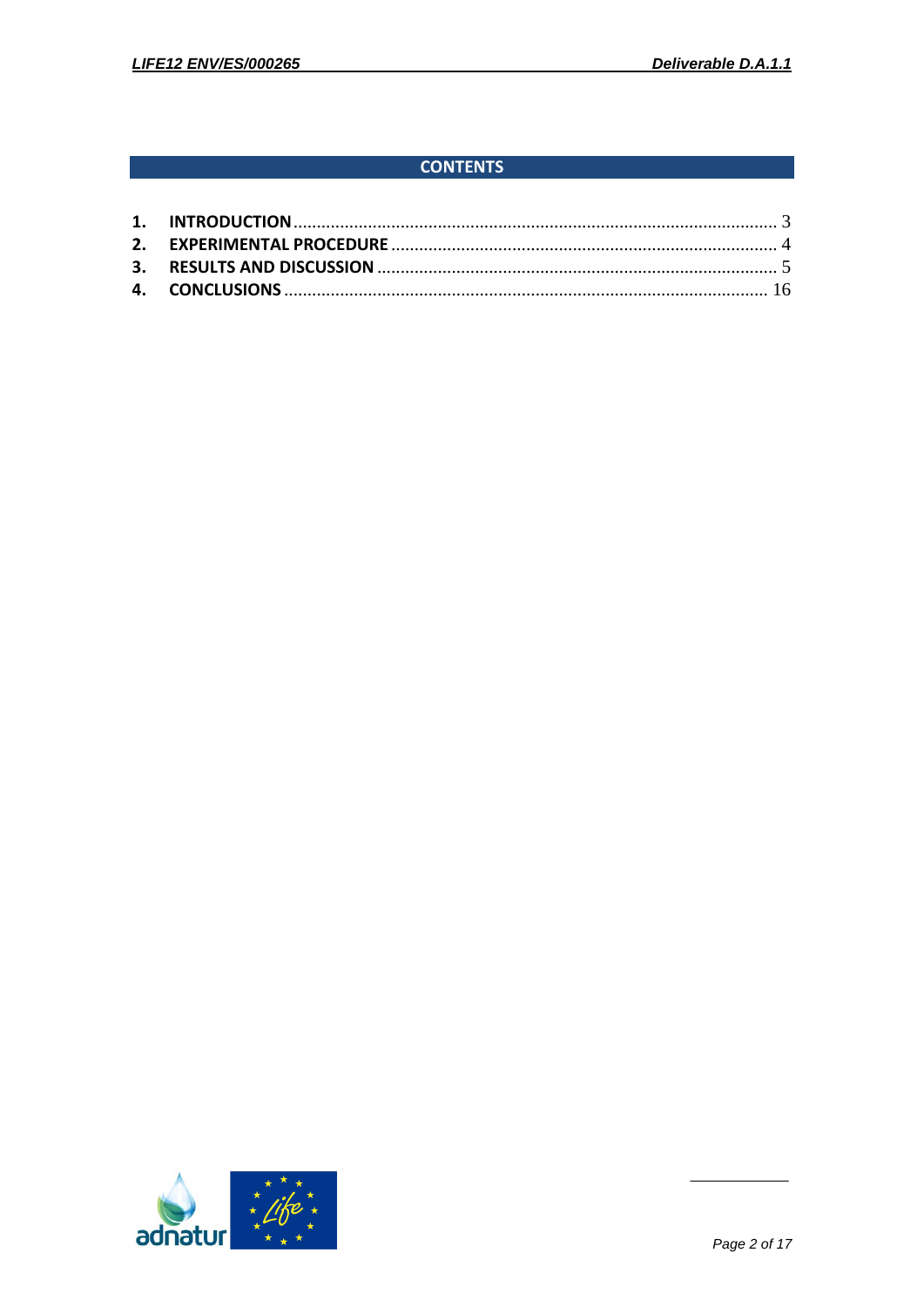#### <span id="page-3-0"></span>**1. INTRODUCTION**

ADNATUR main goal is the validation, assessment and industrial demonstration of a new innovative and environmentally friendly technology. This technology is based on products derived from natural extracts, for its use in the primary treatment of wastewaters, at urban and industrial level.

The main advantages of this new technology are technical and environmental improvements, deriving in energy and resources save and the no production of hazardous chemical waste during the physical-chemical treatment of industrial or urban wastewater. In order to demonstrate these advantages two wastewater treatment industrial-scale prototype plants will be designed, assembled, and put into operation in different real end-users facilities. The proposed technique will be demonstrated at industrial level in two Spanish companies from textile and ceramic sector and at urban wastewater level.

This specific action is focussed on natural based coagulant validation procedure. In order to do so, the coagulant efficiency at lab scale will be tested in real wastewater samples coming from textile and ceramics sectors. Thus, several Jar Tests using increasing dosage of natural coagulants will be carried out. The efficiency of natural coagulants will be compared with the efficiency of currently used inorganic coagulants. Raw materials used for developing natural coagulants comes from the same substrate, extracted form acacia, and is chemically modified in order to improve its coagulant efficiency. This modified coagulant will be used in the industrial demonstration phase.

In this specific action the main advantages that will be demonstrated are:

- Reduction of corrosive tendency and/or fouling of water, increasing the lifetime of the facilities in contact with treated water,
- Increase of the security of workers due to the substitution of hazardous products by ecofriendly products.
- Minimize the use of chemicals such as coagulants and flocculants, avoiding neutralizing agents in the physical-chemical treatment, controlling salt supplies.
- Improvement of biological processes and sludge dehydration.
- Reduction of costs derived from hazardous wastes management.

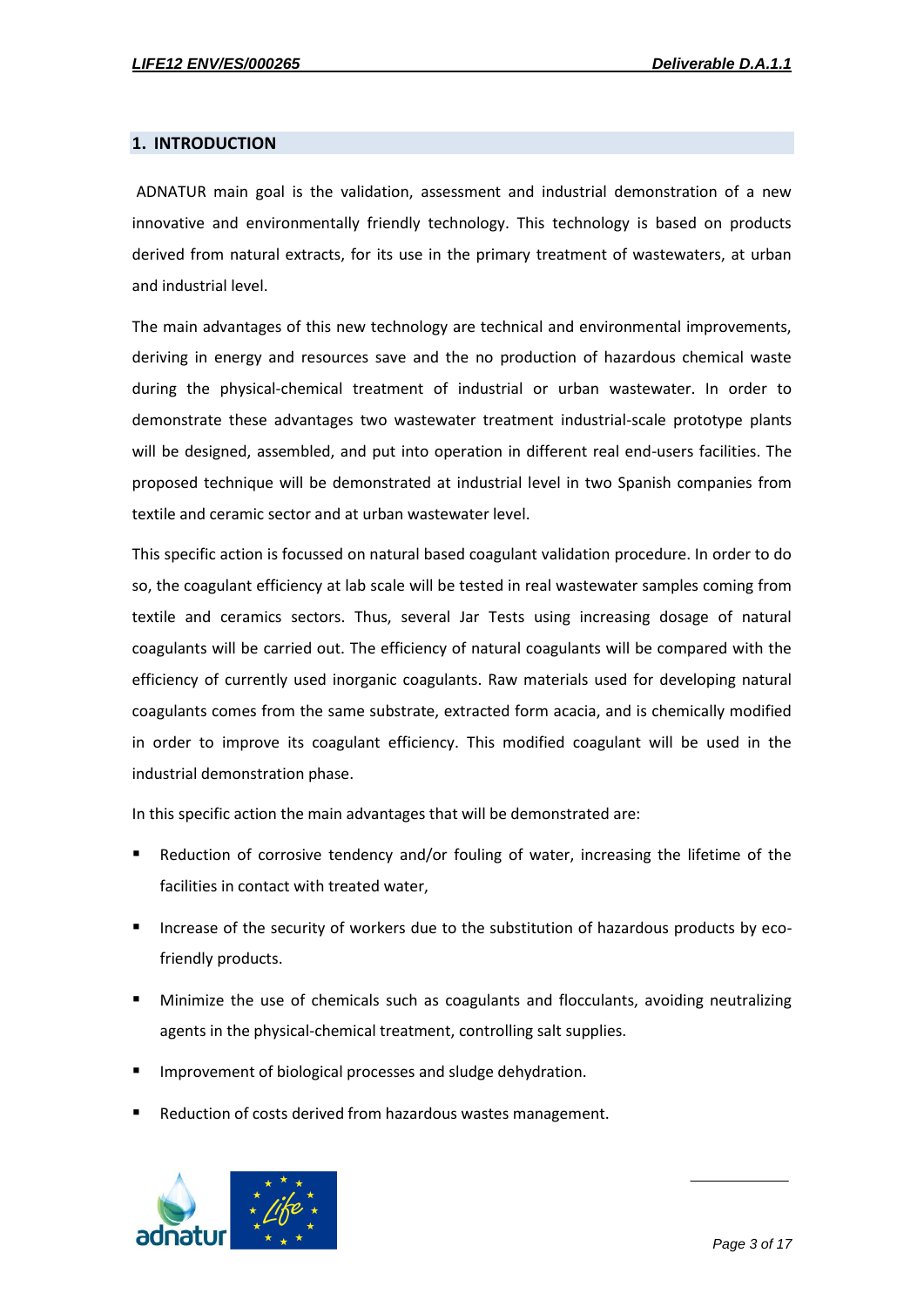#### <span id="page-4-0"></span>**2. EXPERIMENTAL PROCEDURE**

In order to validate the new technology based in natural coagulant a coagulation-flocculation test at lab scale will be carried. Standard procedures are called Jar Test. In this test a device with the name of flocculator is used. This has five or six points of homogenization, which allows, at a certain speed, simultaneous stirring of the liquid contained in several beakers. It is very important that during the test, water sample has approximately the same temperature than in the real treatment plant.

First, raw wastewater (500 ml) is stirred in different beakers. Next step is to add the coagulant with agitation between 100 and 150 revolutions per minute (rpm), because in this step a quick agitation is needed. In order to have a proper action of coagulant, the agitation is maintained between 3 and 10 minutes, depending of the retention time in the real installation. Then, a pH corrector is added if it is necessary. The dosage of polyelectrolyte or flocculant is the final step and, in this case, the speed of the stirrer is reduced to 60 rpm in order to achieve maturation and growth flocculate. The time needed for this step is between 2 and 10 minutes, after this, the stirrer is switched off.

When agitation is stopped, formed flocs are deposited. The time of sedimentation is between 5 and 30 minutes. After this, a sample of the clarified water is analysed to determine diverse physicochemical parameters, such as chemical oxygen demand (COD), suspended solids (SS) or turbidity, with the objective of quantify the quality of the treatment. Taking into account that several samples can be treated at the same time, the influence of different kind of coagulants and flocculants can be tested. Several parameters can be modified, as time of reaction or velocity of the stirring and, after that, the flocs sedimentation time and the quality of the clarified obtained must be experimentally determined.

Once all the process has been carried out and the optimum dosages have been obtained, the Jar Test is repeated with the same sample and with the same combinations of coagulants, but adding the total amount of products in one step only. When the dosage is gradual, the reaction time is longer than with one-step dosage and results could be not realistic. With this final test, the reproducibility of the treatment and the dosages of coagulants have been assessed.

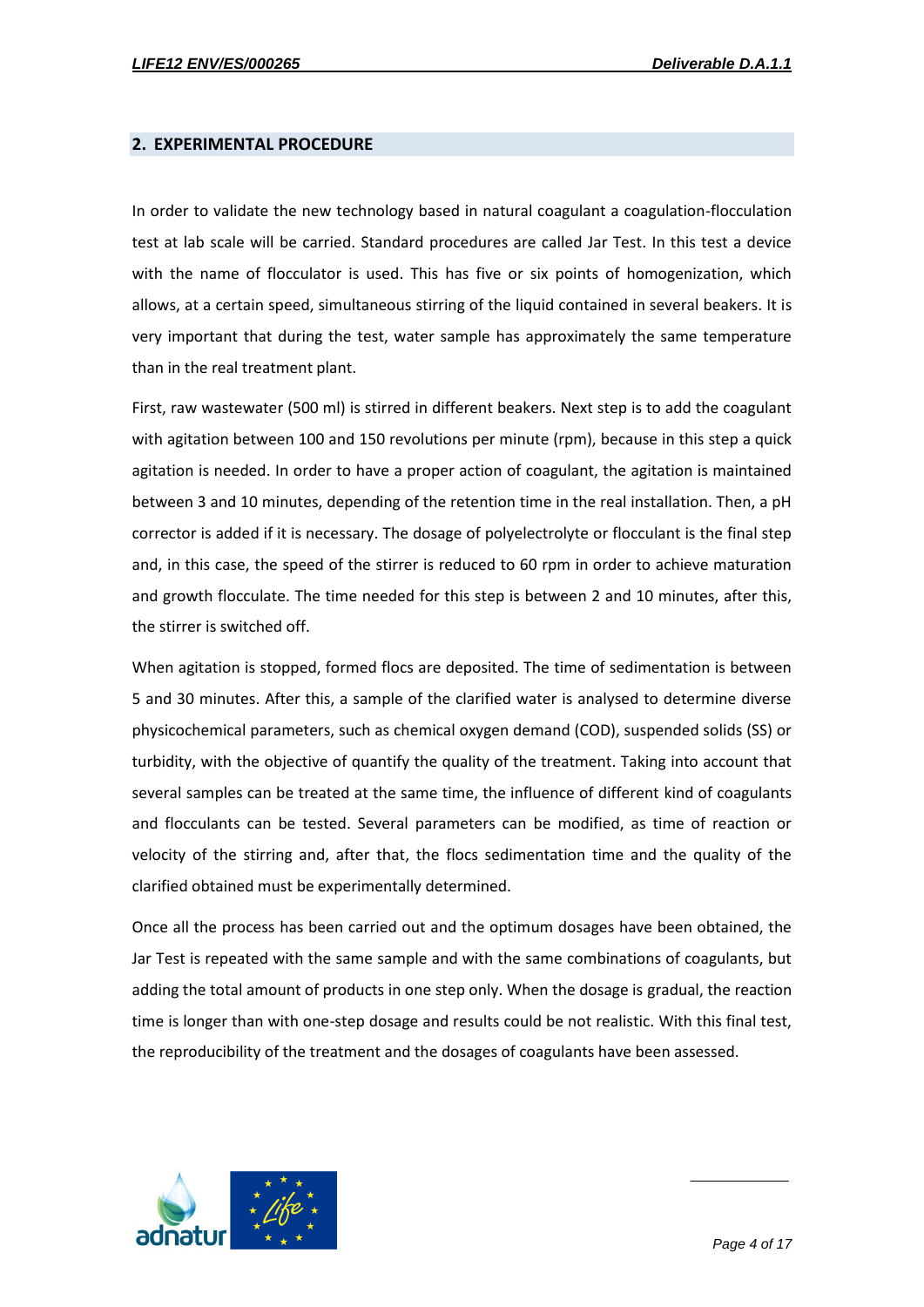#### <span id="page-5-0"></span>**3. RESULTS AND DISCUSSION**

#### **3.1. CHARACTERIZATION OF WATER SAMPLES.**

Water in the industry is involved in many different ways and in most cases an essential key in the production system. Some of the water is extracted from own supplies (wells) or from the drinking water network. Part of the water is lost during the process, and the other part is generated in the form of wastewater. Following, a summary of the kinds of resultant waters is detailed:

- Industrial wastewater, as the result of the different manufacturing steps.
- Sanitary wastewaters comparable to urban that are the consequence of the population of workers involved in the processes.
- Cooling circuit wastewater that is used in the heat exchange between equipment (presses, motors, cogeneration...) and refrigerant (water).
- Process cut and polished of ceramic tile wastewater. In these processes the water acts as refrigerant of the grinding wheels and cutting saws and as a vehicle for the particles eroded tiles.

The characteristics of each kind of waters are very different, for this reason the problems derived from the treatment of wastewater are very diverse and specific. As has been said in the introduction, during the development of this new technology, two kinds of water coming from industrial wastewater (ceramic and textile sector) will be treated. The characterization of different waters will be shown in the next points.

#### **3.1.1. CERAMIC SECTOR.**

In the ceramic industry many wet processes are given, which implies high consumption of water. Companies included in this sector, carried out manufactured ceramic tiles finishes. This means chamfering and/or polishes the surface to achieve different finishes. For this purpose, highly abrasive grinding wheels made with substances that are consolidated by inorganic salts and resins are used.

In this process, water is used for cooling both the grinders and cutting and polishing saws and for dragging the eroded particles from the ceramic pieces. The main characteristics of this kind of water are:

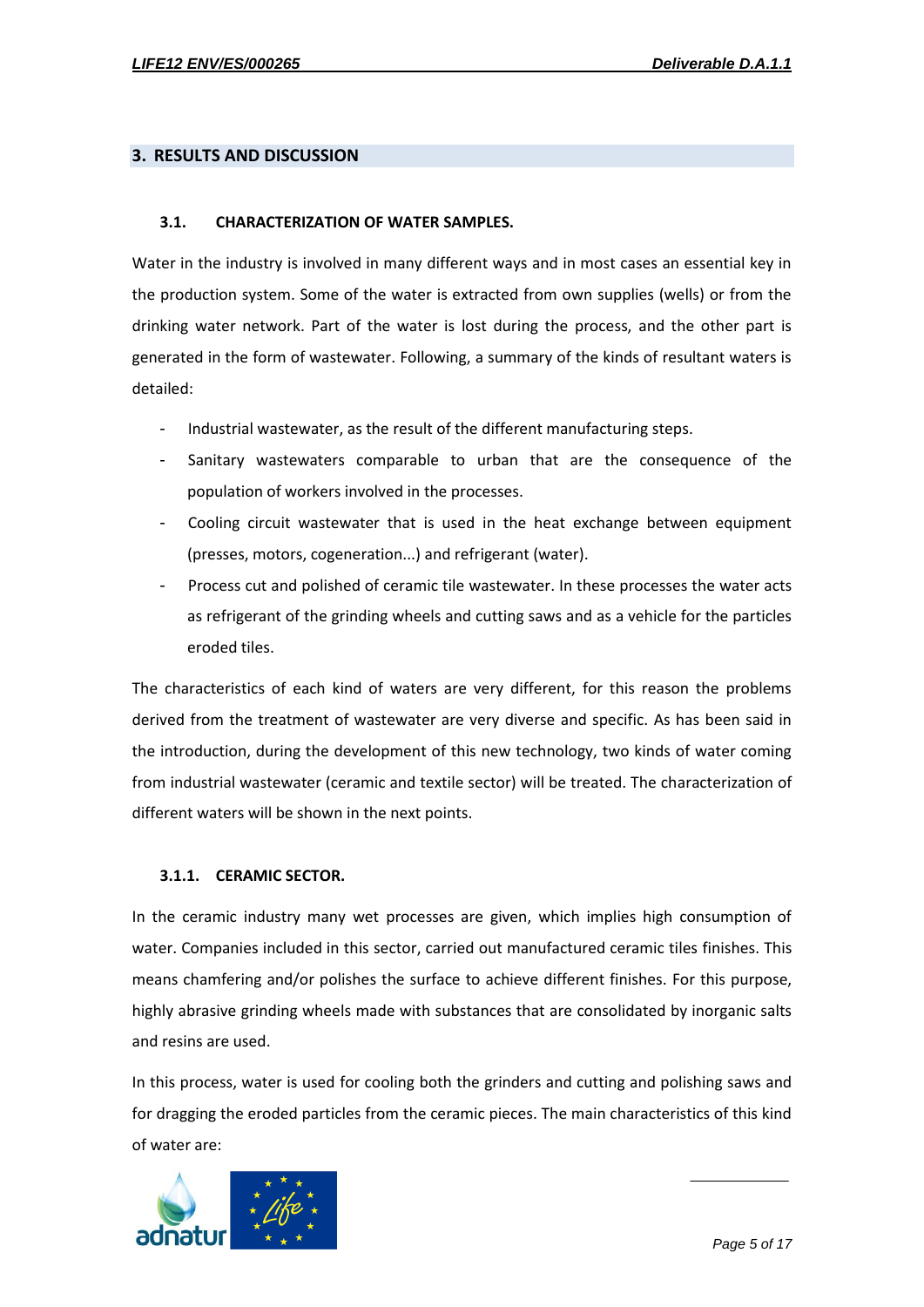- High salinity caused by continuous supply of salts from the abrasive used in the polishing process and a minor fraction from inorganic coagulants used in their treatment. However, this water does not have problems of organic matter, heavy metals and boron.
- High conductivity values cause corrosion and fouling problems on facilities and pipes and, for instance, greatly reducing the average life of them.

In this type of water is essential establishing an appropriate system of purges in the circuit in order to keep the salt content between appropriate values.

The samples of the ceramic sector used for the study of the new technology based on natural coagulants are from two different processes. The first sample is from ceramic grinding. A complete characterization of that sample is shown in Table 1.

| <b>PARAMETER</b>                    | Method         | <b>Units</b>             | <b>Result</b> |
|-------------------------------------|----------------|--------------------------|---------------|
| <b>pH</b>                           | ELM/001        | u pH                     | 8,2           |
| Conductivity 20 °C                  | ELM/004        | $\mu$ S/cm               | 2210          |
| <b>Chlorides</b>                    | VOL/005        | mg/l                     | 319           |
| Turbidity                           | <b>NEF/001</b> | <b>NTU</b>               | 800           |
| <b>Chemical Oxygen Demand (COD)</b> | EAM/006        | mgO <sub>2</sub> /I      | 32            |
| <b>Suspended solids</b>             | GRA/001        | mg/l                     | 2939          |
| <b>Sulphates</b>                    | EAM/011        | mg/l                     | 460           |
| <b>Calcium</b>                      | <b>VOL/002</b> | $mg/1$ CaCO <sub>3</sub> | 1225          |

**Table 1.** Ceramic grinding wastewater characterization.

The second sample is from ceramic glazes. A complete characterization of that sample is shown in Table 2.

| <b>PARAMETER</b>                    | Method         | <b>Units</b>           | Result |
|-------------------------------------|----------------|------------------------|--------|
| <b>pH</b>                           | ELM/001        | u pH                   | 7,0    |
| Conductivity 20 °C                  | ELM/004        | $\mu$ S/cm             | 2520   |
| <b>Chlorides</b>                    | VOL/005        | mg/l                   | 390    |
| Turbidity                           | <b>NEF/001</b> | <b>NTU</b>             | 800    |
| <b>Chemical Oxygen Demand (COD)</b> | EAM/006        | mgO <sub>2</sub> /I    | 1905   |
| <b>Suspended solids</b>             | GRA/001        | mg/l                   | 10000  |
| <b>Sulphates</b>                    | EAM/011        | mg/l                   | 150    |
| <b>Calcium</b>                      | VOL/002        | mg/l CaCO <sub>3</sub> | 830    |

**Table 2.** Ceramic glazes wastewater characterization.

In the Tables 1 and 2, the parameters analysed in water samples used in this study are indicated, as well as, the internal laboratory method.

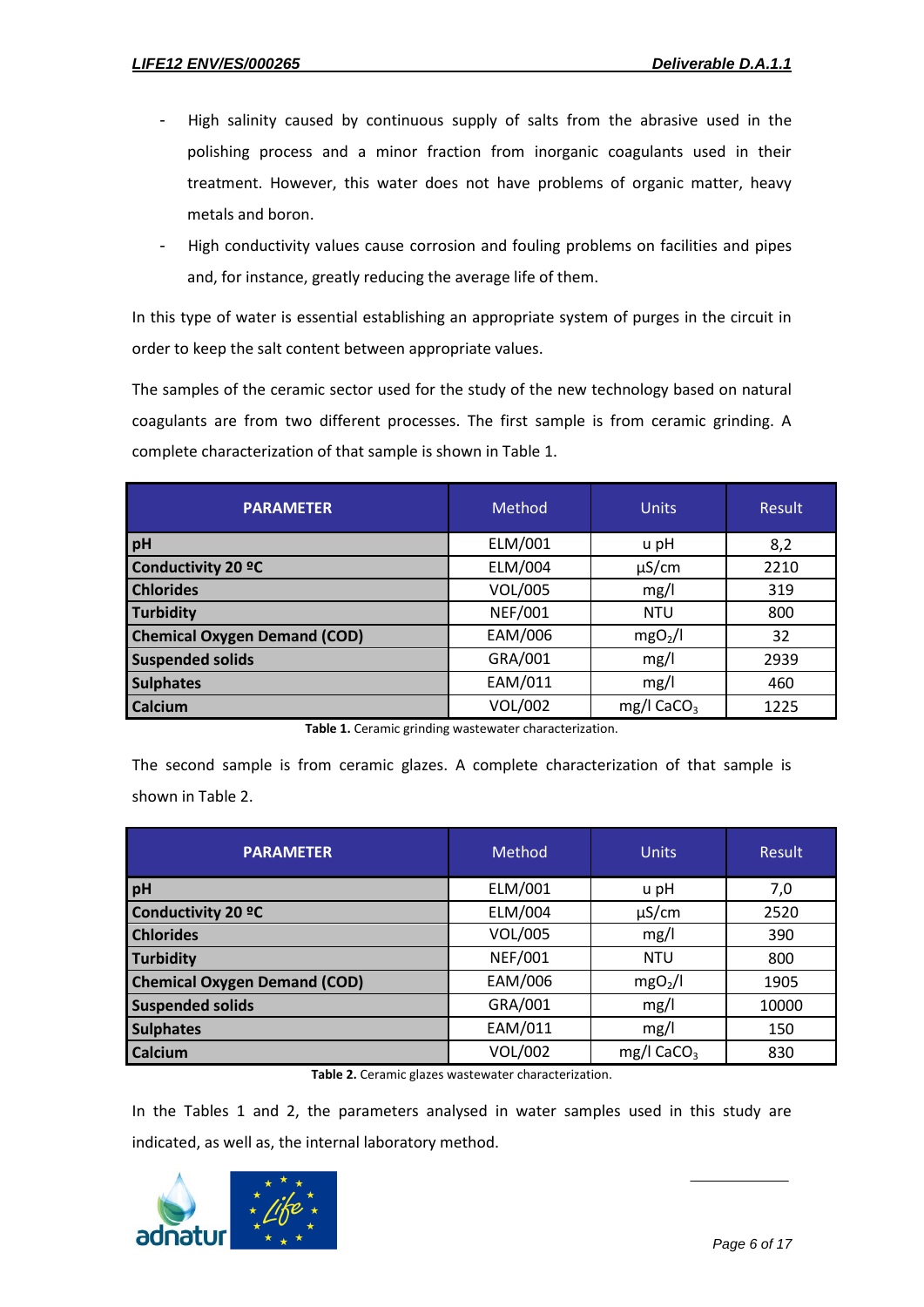#### **3.1.2. TEXTIL SECTOR.**

The textile industry consumes large quantities of water and produces large volumes of wastewater from different steps such as tanning, dyeing and finishing processes. For this reason, wastewater treatment represents an important environmental issue. Consequently, correct management is necessary for water reuse in the textile industries. Wastewater from textile industry is often rich in color, containing residues of reactive dyes and chemicals, high COD and BOD concentration, high values of conductivity as well as much more harddegradation materials.

The sample collected for the study of the new technology base in natural coagulant is from tanning industry. The tanning industry is of a considerable pollution load in terms of both organic and toxic parameters.

A complete characterization of the sample from textile sector, more specifically from tanning is shown in Table 3.

| <b>PARAMETER</b>                    | Method         | <b>Units</b>        | Result |
|-------------------------------------|----------------|---------------------|--------|
| pH                                  | ELM/001        | u pH                | 7,3    |
| Conductivity 20 °C                  | ELM/004        | $\mu$ S/cm          | 5080   |
| <b>Chlorides</b>                    | VOL/005        | mg/l                | 532    |
| Turbidity                           | <b>NEF/001</b> | <b>NTU</b>          | >1000  |
| <b>Chemical oxygen demand (COD)</b> | EAM/006        | mgO <sub>2</sub> /I | 3145   |
| <b>Total nitrogen</b>               | EAM/010        | mg/l                | 150    |
| <b>Suspended solids</b>             | GRA/001        | mg/l                | 2515   |

**Table 3.** Textile wastewater characterization.

In the Table 3, the parameters analysed in water samples used in this study are indicated, as well as, the internal laboratory method.

#### **3.2. PHYSICAL-CHEMICAL TREATMENTS.**

After the characterization of the different water samples that will be used in the study of ADNATUR technology, an efficiency comparison between inorganic coagulants and natural based coagulants has been carried out. The main objectives to be achieved in the current laboratory scale study are:

Assess efficiency of ADNATUR technology in front of inorganic coagulants in wastewater.

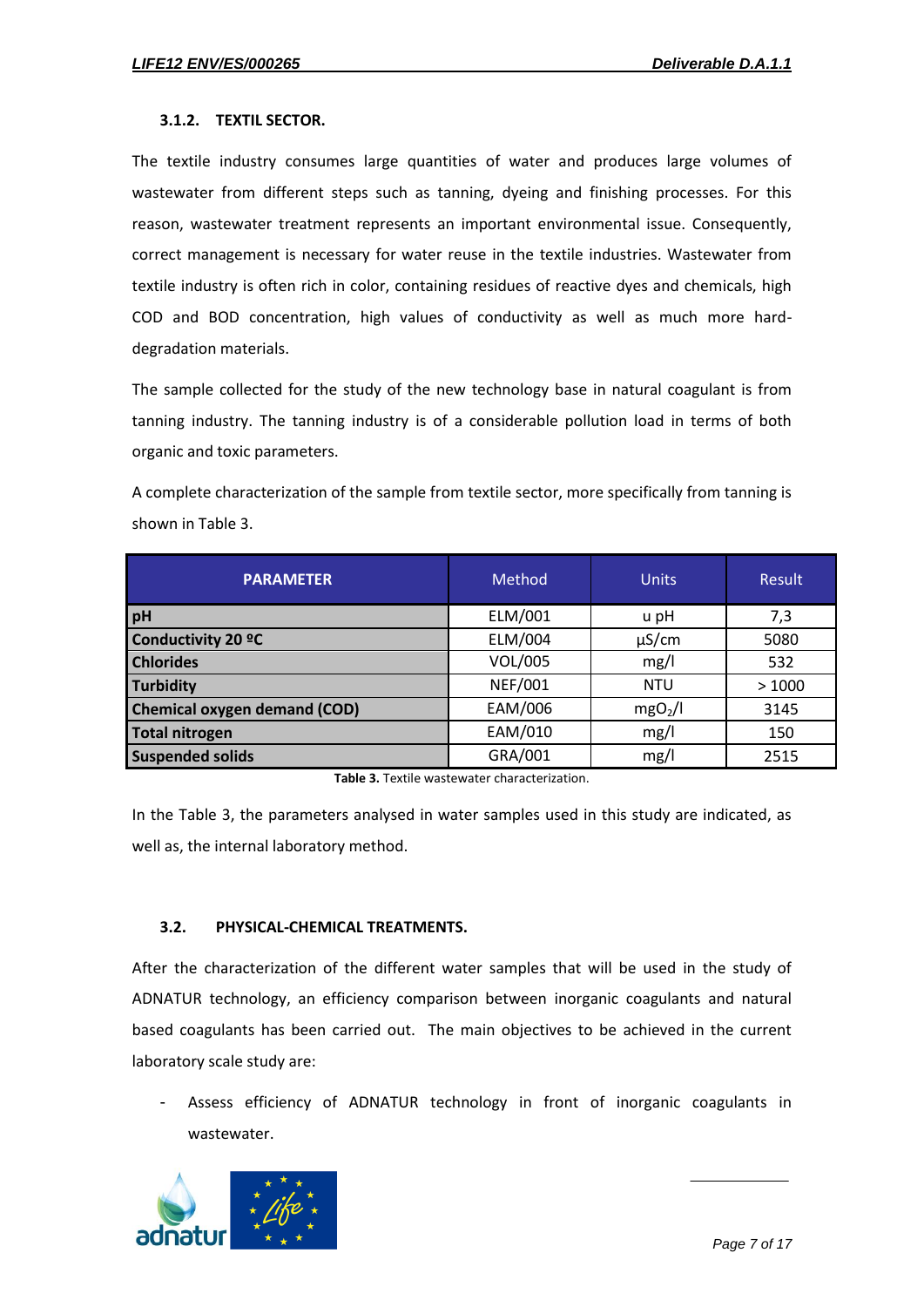- Verify that natural base coagulants reduce corrosive tendency and/or fouling of water. Lifetime of the facilities in contact with treated water will be extended because of nontoxic and environmentally friendly character of the products used in the ecoinnovative technology. Moreover, security of workers will be also improved.
- Alkalinity of the medium is not consumed during water treatment because of the chemical properties of the technology. So, the use of neutralizing agents like HCl, NaOH or HNO<sub>3</sub>, currently required, will be reduced or even avoided in physicalchemical treatment of wastewater. Thus, a decrease in the use of chemicals (in some cases reaching 30% reduction) during the process will be experimentally demonstrated.
- Regarding its strong cationic character and its optimal coagulant efficiency in a wide range of pH, proposed technology provides a rapid flocculation and decantation, even at lower chemical dosage values. For this reason, coagulant and flocculant dosage will be reduced. In the case of coagulant the reduction of product is of 35% and in the case of flocculant, dosage reduction is close to 10% approximately.
- Control the salts supply to the treated water to not damage the current production system. Furthermore, with non-incorporation of metallic elements as Iron or Aluminum, the next steps like biological processes or sludge dehydration will be clearly favoured.
- All the advantages mentioned also produce direct costs reduction, fairly estimated in a 40%. This due to the limitation of used containers and management of generated residues, reduction on the chemicals dosage and the present environmentally friendly character of the new products.

As has been mentioned previously, in order to compare the different coagulants at laboratory scale, the Jar Test method will be used.

#### **3.2.1. CERAMIC SECTOR.**

In order to develop the study of ceramic grinding wastewater, a sample of inlet water was collected. In the current procedure two coagulants are compared: an inorganic coagulant, in this case poly aluminum chloride (PAC), and ADNATUR technology, the coagulant named ADNATUR K50.

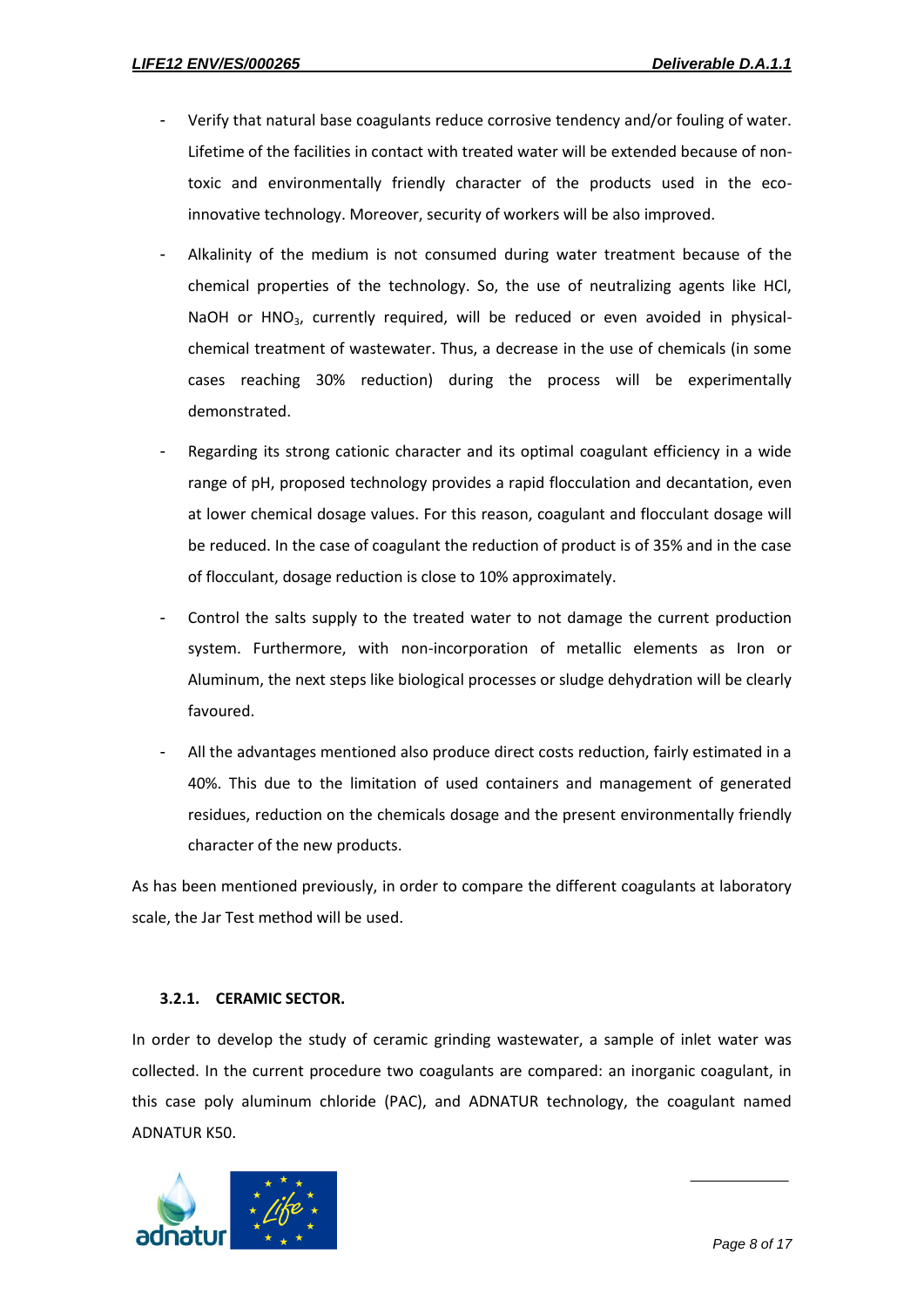ADNATUR K50 is a natural coagulant based on tannin with a strong cationic character. The raw material is extracted from the bark of the Black Acacia (Acacia mearnsii), which has a strong coagulant action. The tannin extract is chemically modified in order to improve its coagulant efficiency.

In Table 4 and 5, the most remarkable results of the Jar-Test carried out in SERVYECO laboratory have been shown. With the coagulant ADNATUR K50 the use of any neutralizing agent is not required. In contrast, with the use of poly aluminium chloride some sodium hydroxide is needed in order to have a working pH value of 8. Additionally, ECOPOL AS 575 (Anionic Solid Flocculant) was used in the second part of the treatment.

| <b>Products/ppm</b>    | 1    |      |
|------------------------|------|------|
| Poly Aluminum Chloride | 70   |      |
| <b>ADNATUR K50</b>     |      | 50   |
| <b>NaOH</b>            | 10   |      |
| Stirring speed (rpm)   | 100  | 100  |
| Stirring time (sec)    | 20'' | 20'' |
| Sedimentation (*)      |      | м    |
| Turbidity (**)         |      |      |

**Table 4.** Coagulation test result.

*\* S: Sedimentation R (decanted in less than 4 seconds) M (decanted in less than 10 seconds.)*

*L (decanted in more than 10 seconds) F (floats)*

*\*\*T: Turbidity Scale (1-10) of the clarified water after 20'', 10 being the best clarified.*

| <b>Products/ppm</b>    | 1  | 2   |
|------------------------|----|-----|
| Poly Aluminum Chloride | 70 |     |
| <b>ADNATUR K50</b>     |    | 50  |
| <b>NaOH</b>            | 10 | n   |
| <b>ECOPOL AS575</b>    | 2  | 1   |
| Stirring speed (rpm)   | 60 | 60  |
| Stirring time (sec)    | 3' | 3'  |
| Floc diameter*         | 4  | 4,5 |
| Turbidity**            | 10 | 10  |
| Resistance***          | 40 | 85  |
| Sedimentation****      | M  | R   |

**Table 5.** Flocculation test result.

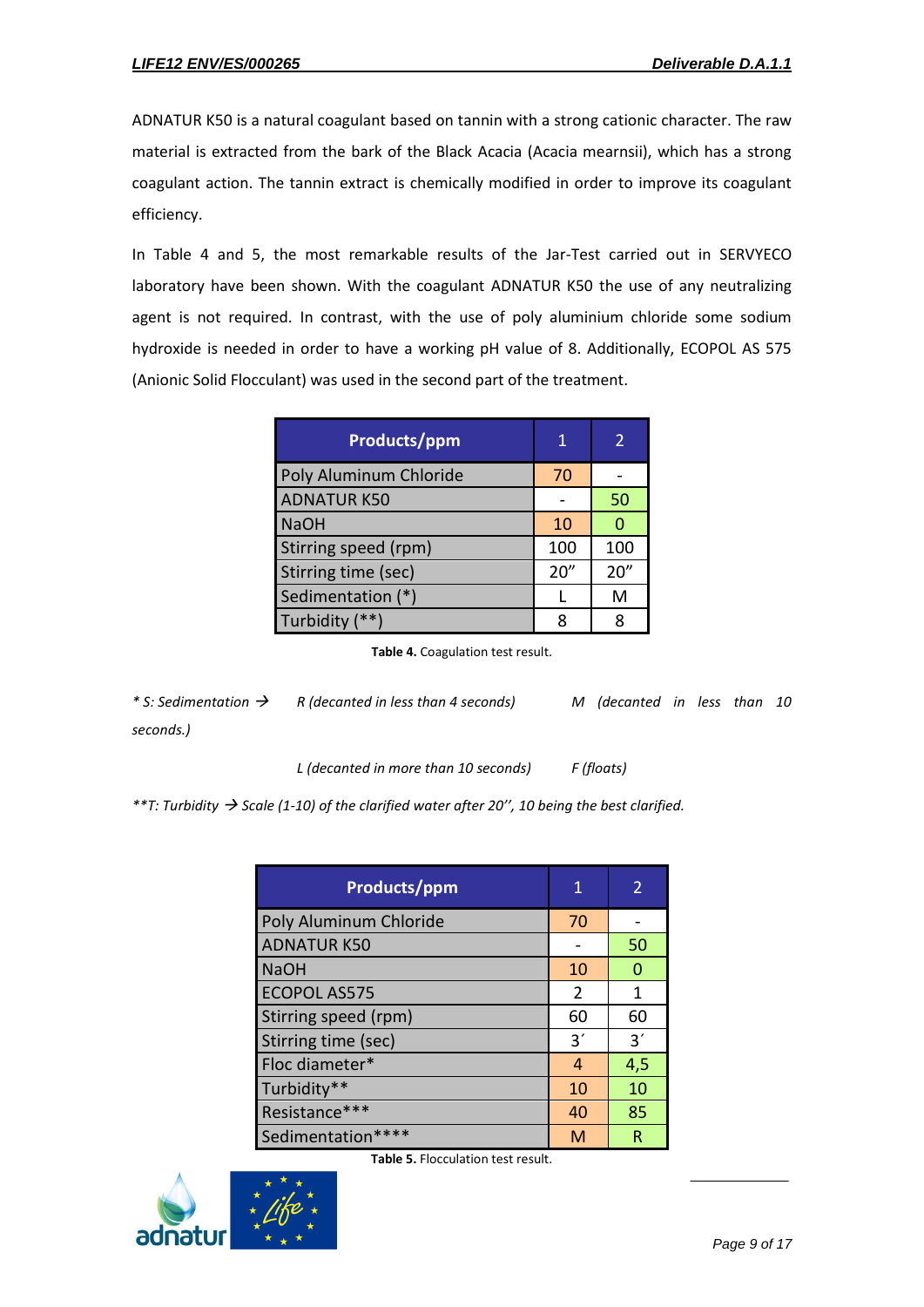*\*D: Floc diameter (under laboratory conditions, the floc is usually lower than the real scale)*

| ୍ବ ଓ | $\alpha$ and $\alpha$ and $\alpha$ and $\alpha$ and $\alpha$ |  |  |  |  |
|------|--------------------------------------------------------------|--|--|--|--|

*\*\*T: Turbidity Scale (1-10) of the clarified water after 20'' , 10 being the best clarified.*

*\*\*\*R: Resistance: Size ratio after subjecting the floc to mechanical stress:*

 $\% = \left| \frac{D_F}{D} \right| \times 100$ Ј  $\backslash$  $\overline{\phantom{a}}$  $\overline{\mathcal{L}}$  $=\bigg($ *I F D D*

*\*\*\*\* S: Sedimentation R (decanted in less than 4 sec.) M (decanted in less than 10 sec.) L (decanted in more than 10 sec.) F (floats)*

It is observed that the best results are achieved by using ADNATUR technology based on natural coagulants. Clarified water with good value of turbidity and proper separability is achieved with a reduction in the coagulant dosage of 30%. With respect to the formed floc after the use of the tested coagulants, the flocs formed with ADNATUR K50 exhibit a higher degree of dehydration and higher resistance.

Then, the analytical results obtained from the resulting clarified are detailed:

0.- Inlet water.

1.- Clarified water after 70 ppm of Poly Aluminum Chloride and 2 ppm of **ECOPOL AS575**.

| <b>PARAMETER</b>                    | Method         | <b>Units</b>             | $\Omega$ | 1    | $\mathbf{2}$ |
|-------------------------------------|----------------|--------------------------|----------|------|--------------|
| pH                                  | ELM/001        | u pH                     | 8,2      | 8,0  | 8,2          |
| Conductivity 20 °C                  | ELM/004        | $\mu$ S/cm               | 2210     | 2450 | 2210         |
| <b>Chlorides</b>                    | VOL/005        | mg/l                     | 319      | 420  | 301          |
| <b>Turbidity</b>                    | <b>NEF/001</b> | <b>NTU</b>               | 800      | 15,5 | 10,3         |
| <b>Chemical Oxygen Demand (COD)</b> | EAM/006        | mgO <sub>2</sub> /I      | 32       | 32   | 30           |
| <b>Suspended solids</b>             | GRA/001        | mg/l                     | 2939     | 42   | 17           |
| <b>Sulphates</b>                    | EAM/011        | mg/l                     | 460      | 460  | 460          |
| Calcium                             | <b>VOL/002</b> | $mg/l$ CaCO <sub>3</sub> | 1225     | 789  | 680          |

2.- Clarified water after 50 ppm of **ADNATUR K50** and 1 ppm de **ECOPOL AS575**.

**Table 6**. Clarified water characterization.

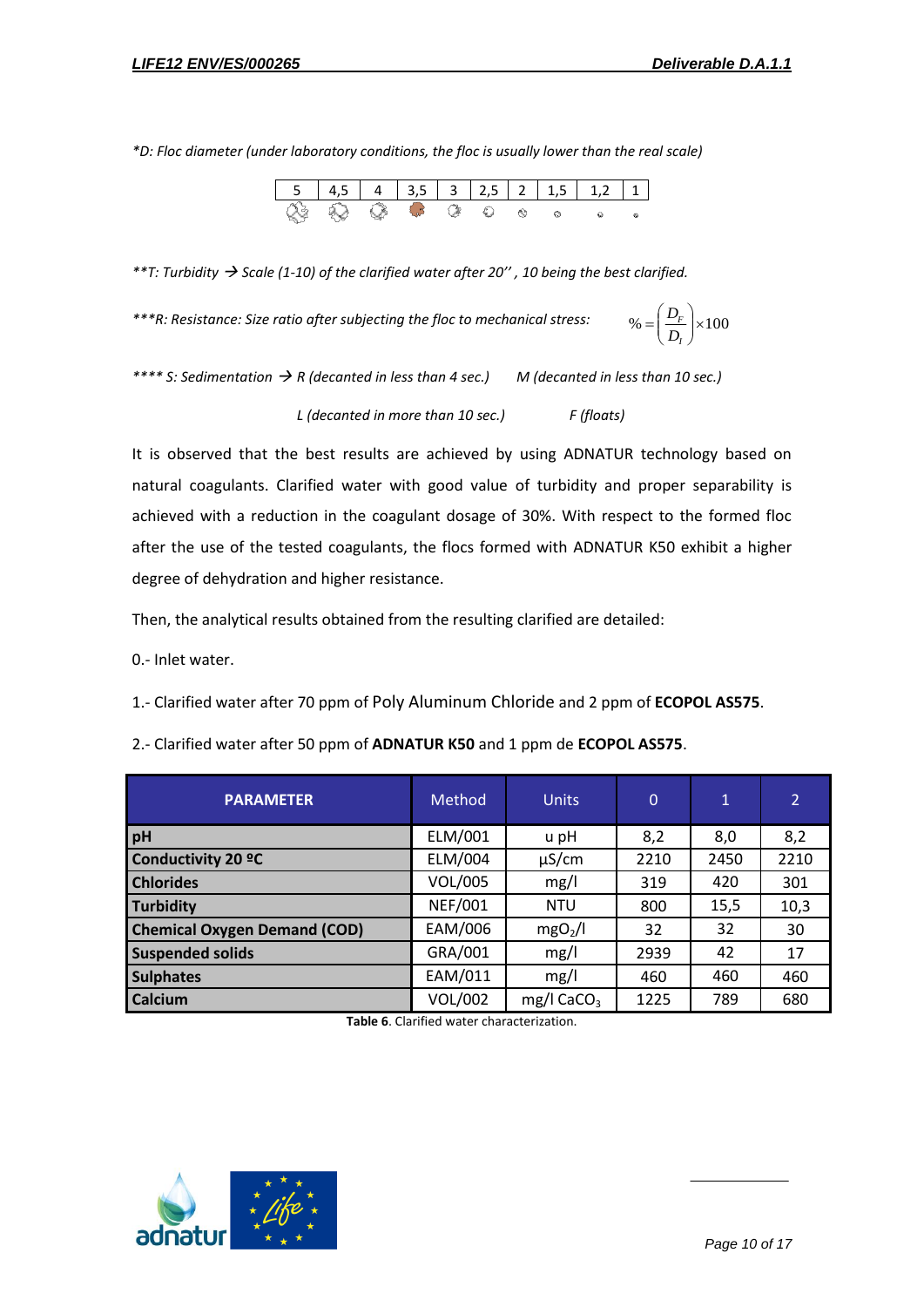| <b>REMOVAL RATE (%)</b>             | 1       | 2        |
|-------------------------------------|---------|----------|
| <b>Conductivity 20 °C</b>           | $-10,8$ | $\Omega$ |
| <b>Chlorides</b>                    | $-31,7$ | 5,64     |
| Turbidity                           | 98,1    | 98,7     |
| <b>Chemical Oxygen Demand (COD)</b> |         | 6,25     |
| <b>Suspended solids</b>             | 98,6    | 99,4     |
| <b>Sulphates</b>                    |         | O        |
| <b>Calcium</b>                      | 35,6    | 44,5     |

**Table 7.** Removal rate of the different parameters.

From the results obtained it can be concluded that the coagulant ADNATUR K50, besides not increasing conductivity of the sample, reduces it. It should be underlined that conductivity is one of the most problematic parameters in ceramic sector wastewater. Furthermore, it also reduces the concentration of COD, suspended solids and calcium, as well as the turbidity of the clarified further than the inorganic coagulant poly aluminum chloride. Finally highlight that the inorganic coagulant increases chlorides concentration while natural coagulant reduces it.

For ceramic glazes wastewater, a sample of inlet water was also collected. In the study, as with ceramic grinding wastewater, two coagulants are compared, an inorganic coagulant, poly aluminum chloride (PAC), and ADNATUR technology, the coagulant ADNATUR K50.

In Table 8 and 9, the most representative results of the Jar-Test carried out in SERVYECO laboratory have been shown. With the coagulant ADNATUR K50 the use of any neutralizing agent is not required. In contrast, with the use of poly aluminum chloride some sodium hydroxide is needed in order to have a working pH value of 8. Additionally, ECOPOL AS 575 (Anionic Solid Flocculant) was used in the second part of the treatment.

| <b>Products/ppm</b>    |      | 2    |
|------------------------|------|------|
| Poly Aluminum Chloride | 800  |      |
| <b>ADNATUR K50</b>     |      | 500  |
| <b>NaOH</b>            | 60   |      |
| Stirring speed (rpm)   | 100  | 100  |
| Stirring time (sec)    | 20'' | 20'' |
| Sedimentation (*)      |      | M    |
| Turbidity (**)         |      | R    |

**Table 8.** Coagulation test result.

*\* S: Sedimentation R (decanted in less than 4 seconds) M (decanted in less than 10 seconds.)L (decanted in more than 10 seconds) F (floats)*

*\*\*T: Turbidity Scale (1-10) of the clarified water after 20 ', 10 being the best clarified.*

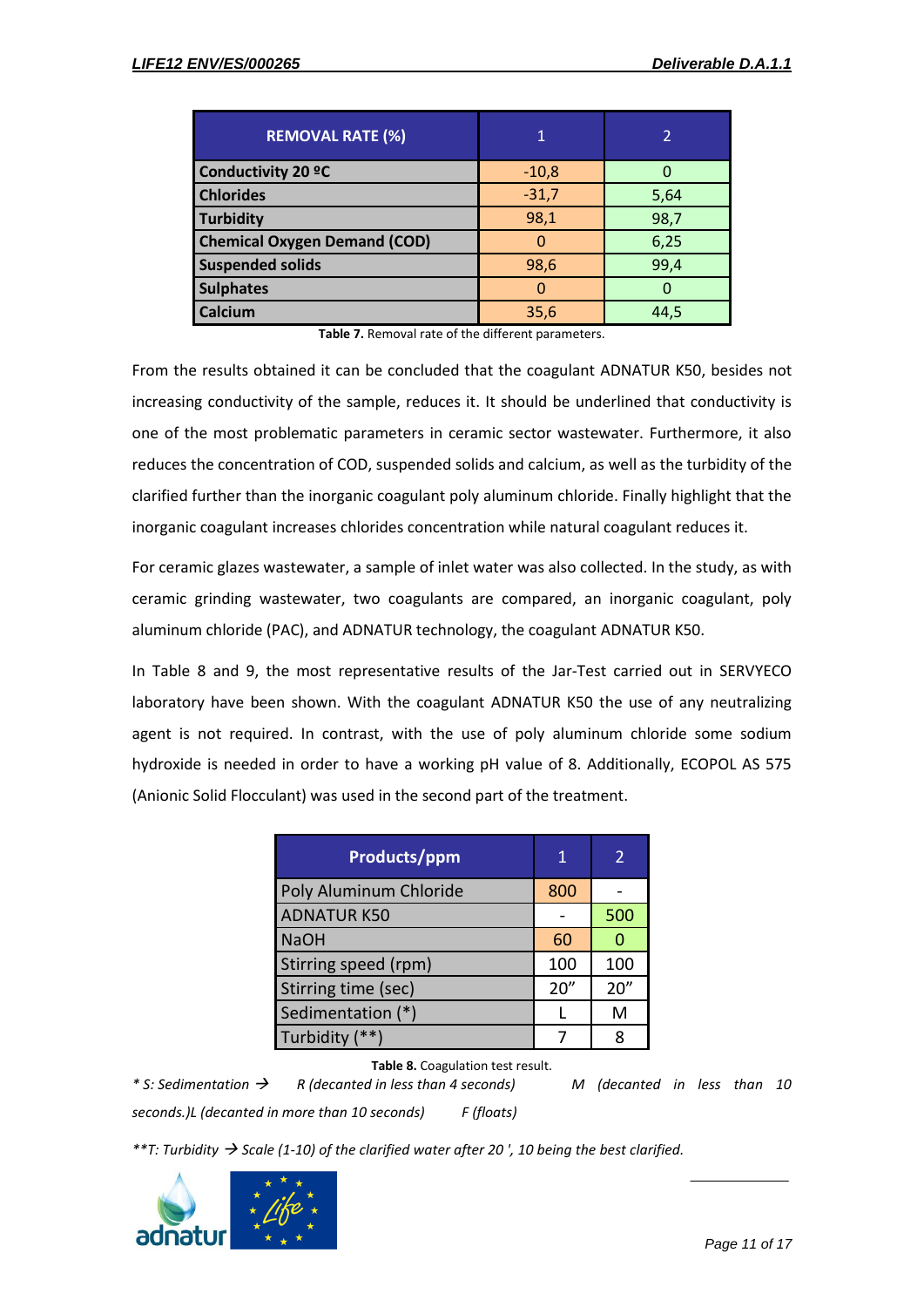| <b>Products/ppm</b>    | 1   | 2   |
|------------------------|-----|-----|
| Poly Aluminum Chloride | 800 |     |
| <b>ADNATUR K50</b>     |     | 500 |
| <b>NaOH</b>            | 60  | Ω   |
| <b>ECOPOL AS575</b>    | 2   | 1   |
| Stirring speed (rpm)   | 60  | 60  |
| Stirring time (sec)    | 3'  | 3'  |
| Floc diameter*         | 4   | 4,5 |
| Turbidity**            | 9   | 10  |
| Resistance***          | 40  | 85  |
| Sedimentation****      | м   | R   |

**Table 9.** Flocculation test result.

*\*D: Floc diameter (under laboratory conditions, the floc is usually lower than the real scale)*

| 43 63 63 62 63 |  |  |  |  |
|----------------|--|--|--|--|

*\*\*T: Turbidity Scale (1-10) of the clarified water after 20'' , 10 being the best clarified.*

*\*\*\*R: Resistance: Size ratio after subjecting the floc to mechanical stress:*  $\% = \left| \frac{D_F}{D} \right| \times 100$ Ј  $\backslash$  $\overline{\phantom{a}}$  $\overline{\mathcal{L}}$  $=\bigg($ *I F D D*

*\*\*\*\* S: Sedimentation R (decanted in less than 4 sec.) M (decanted in less than 10 sec.)*

*L (decanted in more than 10 sec.) F (floats)*

It is observed that the best results are achieved by using ADNATUR technology based on natural coagulants. Clarified water with lower turbidity value compared to the use of inorganic coagulant is achieved and, additionally, proper decantation with a reduction of the coagulant dosage, reaching 38%. With respect to the formed floc after the use of the tested coagulants, the flocs formed with ADNATUR K50 exhibit a higher degree of dehydration and higher resistance.

Then the analytical results obtained from the resulting clarified are detailed:

0.- Inlet water.

1.- Clarified water after 800 ppm of Poly Aluminum Chloride and 2 ppm of **ECOPOL AS575**.

2.- Clarified water after 500 ppm of **ADNATUR K50** and 1 ppm de **ECOPOL AS575**.

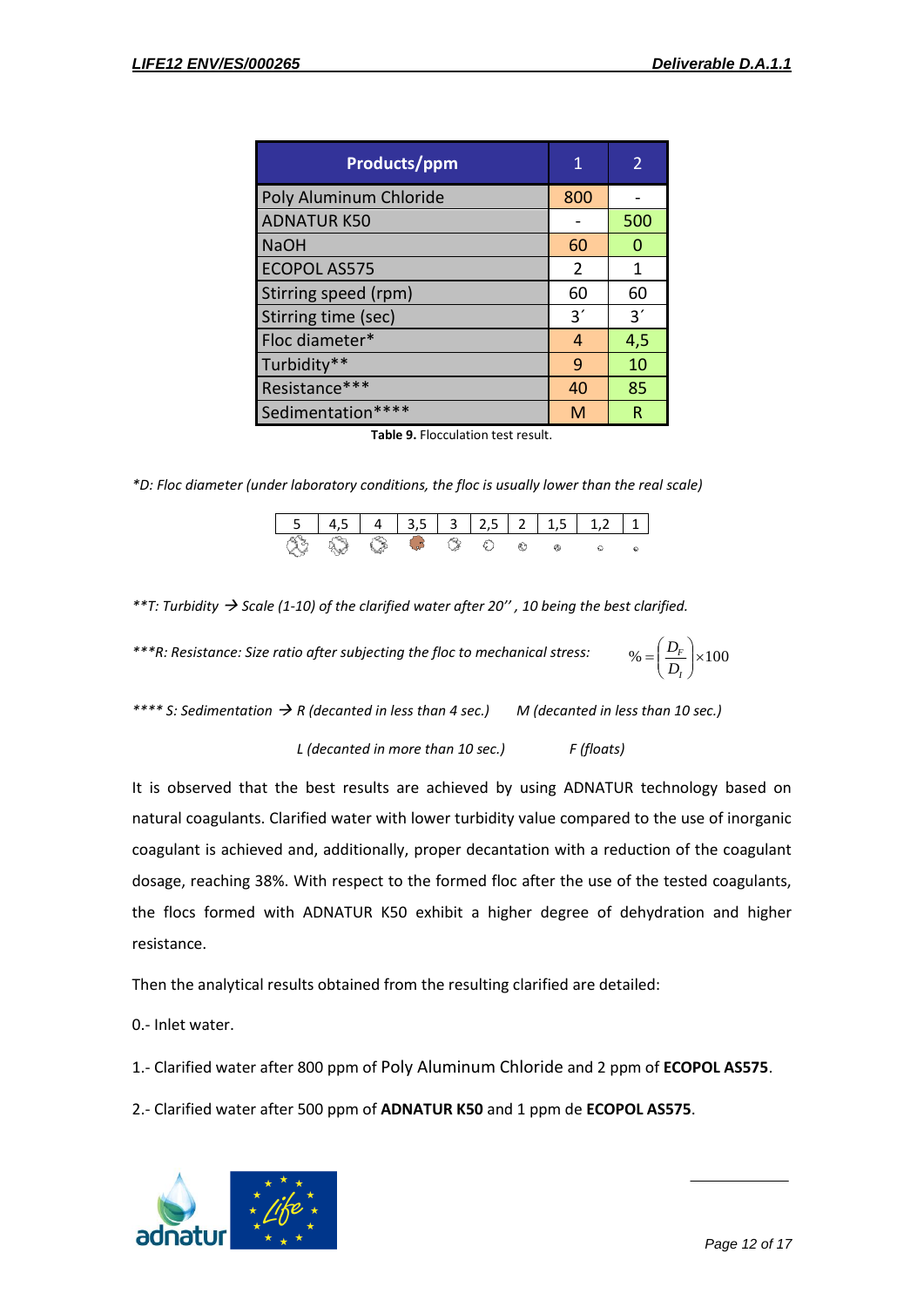| <b>PARAMETER</b>                    | <b>METHOD</b>  | <b>UNITS</b>        | $\mathbf 0$ | $\mathbf{1}$ | $\overline{2}$ |
|-------------------------------------|----------------|---------------------|-------------|--------------|----------------|
| pH                                  | ELM/001        | u pH                | 7,0         | 8,0          | 7,0            |
| Conductivity 20 °C                  | ELM/004        | $\mu$ S/cm          | 2520        | 3010         | 2600           |
| <b>Chlorides</b>                    | VOL/005        | mg/l                | 390         | 530          | 461            |
| Turbidity                           | <b>NEF/001</b> | <b>NTU</b>          | 800         | 210          | 15             |
| <b>Chemical Oxygen Demand (COD)</b> | EAM/006        | mgO <sub>2</sub> /I | 1905        | 1520         | 1500           |
| <b>Suspended solids</b>             | GRA/001        | mg/l                | 10000       | 88           | 75             |
| <b>Sulphates</b>                    | EAM/011        | mg/l                | 150         | 170          | 32             |
| <b>Calcium</b>                      | <b>VOL/002</b> | mg/l $CaCO3$        | 830         | 800          | 800            |

**Table 10**. Clarified water characterization.

| <b>REMOVAL RATE (%)</b>             | 1       |         |
|-------------------------------------|---------|---------|
| <b>Conductivity 20 °C</b>           | $-19,4$ | $-3,17$ |
| <b>Chlorides</b>                    | $-35,9$ | $-19,2$ |
| <b>Turbidity</b>                    | 73,8    | 98,1    |
| <b>Chemical Oxygen Demand (COD)</b> | 20,2    | 21,3    |
| <b>Suspended solids</b>             | 99,1    | 99,3    |
| <b>Sulphates</b>                    | $-13,3$ | 78,7    |
| Calcium                             | 3,61    | 3,61    |

**Table 11.** Removal rate of the different parameters.

From the results obtained it can be determined that coagulant ADNATUR K50 does not substantially increase conductivity compared to poly aluminum chloride. Furthermore, it also reduces the concentration of COD, suspended solids and calcium, as well as the turbidity of the clarified further than the inorganic coagulant poly aluminum chloride. Finally highlight that the inorganic coagulant increases sulphates concentration while natural coagulant reduces it.

#### **3.2.2. TEXTILE SECTOR.**

In order to carry out the study of textile wastewater, a sample of inlet water was collected. In the study two coagulants are compared, an inorganic coagulant, in this case ferric chloride, and ADNATUR technology, the coagulant ADNATUR K70.

In Table 12 and 13, the most representative results of the Jar-Test study carried out in SERVYECO laboratory will be shown. When adding the coagulant ADNATUR K70, the use of any neutralizing agent is not required. In contrast, with the use of ferric chloride, calcium hydroxide is needed in order to have a working pH value of 8. Additionally, ECOPOL AS 575 (Anionic Solid Flocculant) was used in the second part of the treatment.

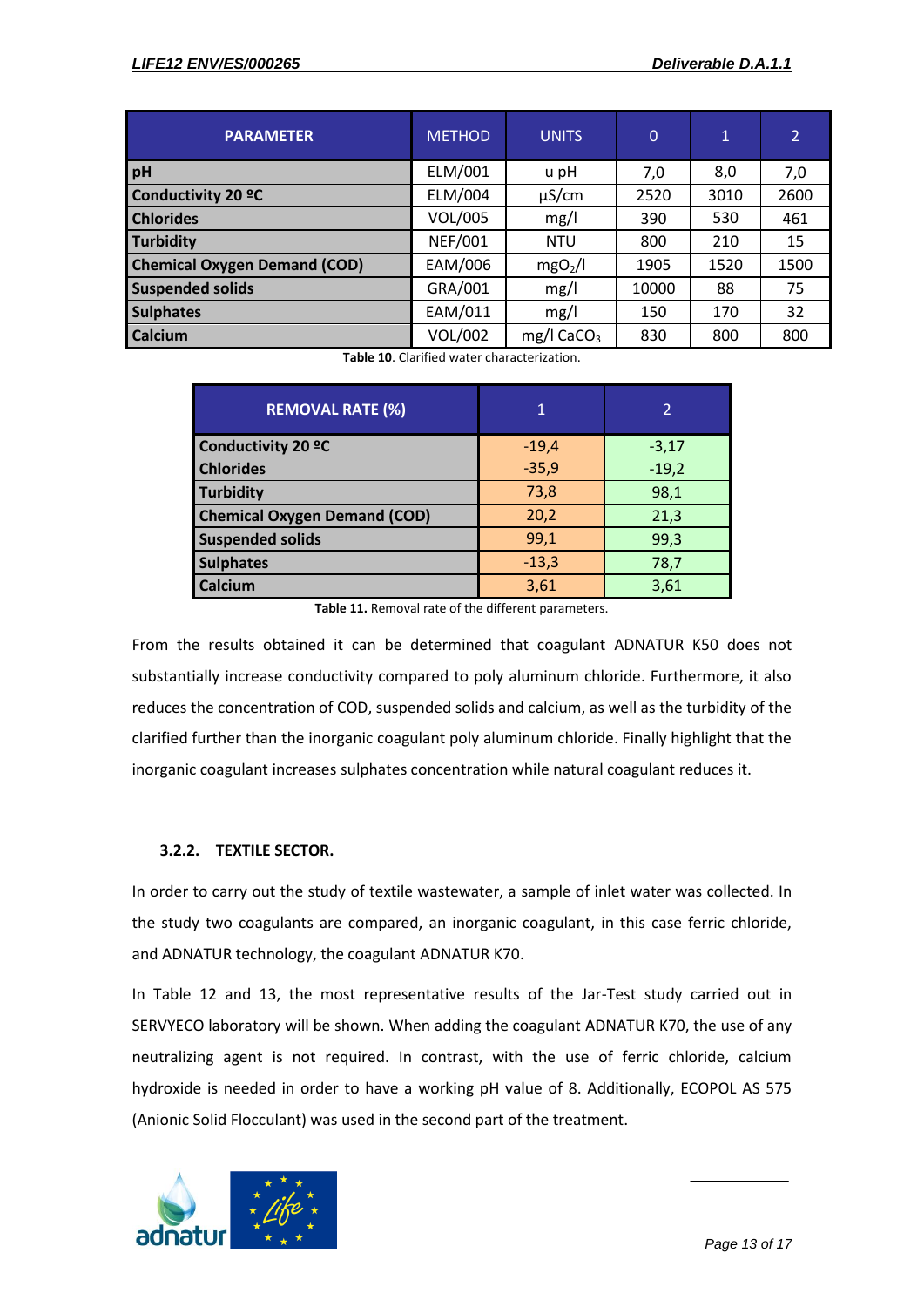| Products/ppm         | 1    | 2    |
|----------------------|------|------|
| Ferric chloride      | 700  |      |
| <b>ADNATUR K70</b>   |      | 450  |
| Ca(OH) <sub>2</sub>  | 240  | 0    |
| Stirring speed (rpm) | 100  | 100  |
| Stirring time (sec)  | 20'' | 20'' |
| Sedimentation (*)    |      | M    |
| Turbidity (**)       |      | 8    |

**Table 12.** Coagulation test result.

*\* S: Sedimentation R (decanted in less than 4 seconds) M (decanted in less than 10 seconds.)*

*L (decanted in more than 10 seconds) F (floats)*

*\*\*T: Turbidity Scale (1-10) of the clarified water after 20 ', 10 being the best clarified.*

| Products/ppm         | 1   |     |
|----------------------|-----|-----|
| Ferric chloride      | 700 |     |
| <b>ADNATUR K70</b>   |     | 450 |
| Ca(OH)2              | 240 | n   |
| <b>ECOPOL AS575</b>  | 4   | 3,5 |
| Stirring speed (rpm) | 100 | 100 |
| Stirring time (sec)  | 3'  | 3'  |
| Floc diameter*       | 4   | 4,5 |
| Turbidity**          | 9   | 10  |
| Resistance***        | 70  | 85  |
| Sedimentation****    | M   | R   |

**Table 13.** Flocculation test result.

*\*D: Floc diameter (under laboratory conditions, the floc is usually lower than the real scale)*



*\*\*T: Turbidity Scale (1-10) of the clarified water after 20'' , 10 being the best clarified.*

*\*\*\*R: Resistance: Size ratio after subjecting the floc to mechanical stress:*

 $\% = \left| \frac{D_F}{D} \right| \times 100$ Ј  $\setminus$  $\overline{\phantom{a}}$  $\overline{\mathcal{L}}$  $=\bigg($ *I F D D*

*\*\*\*\* S: Sedimentation R (decanted in less than 4 sec.) M (decanted in less than 10 sec.)*

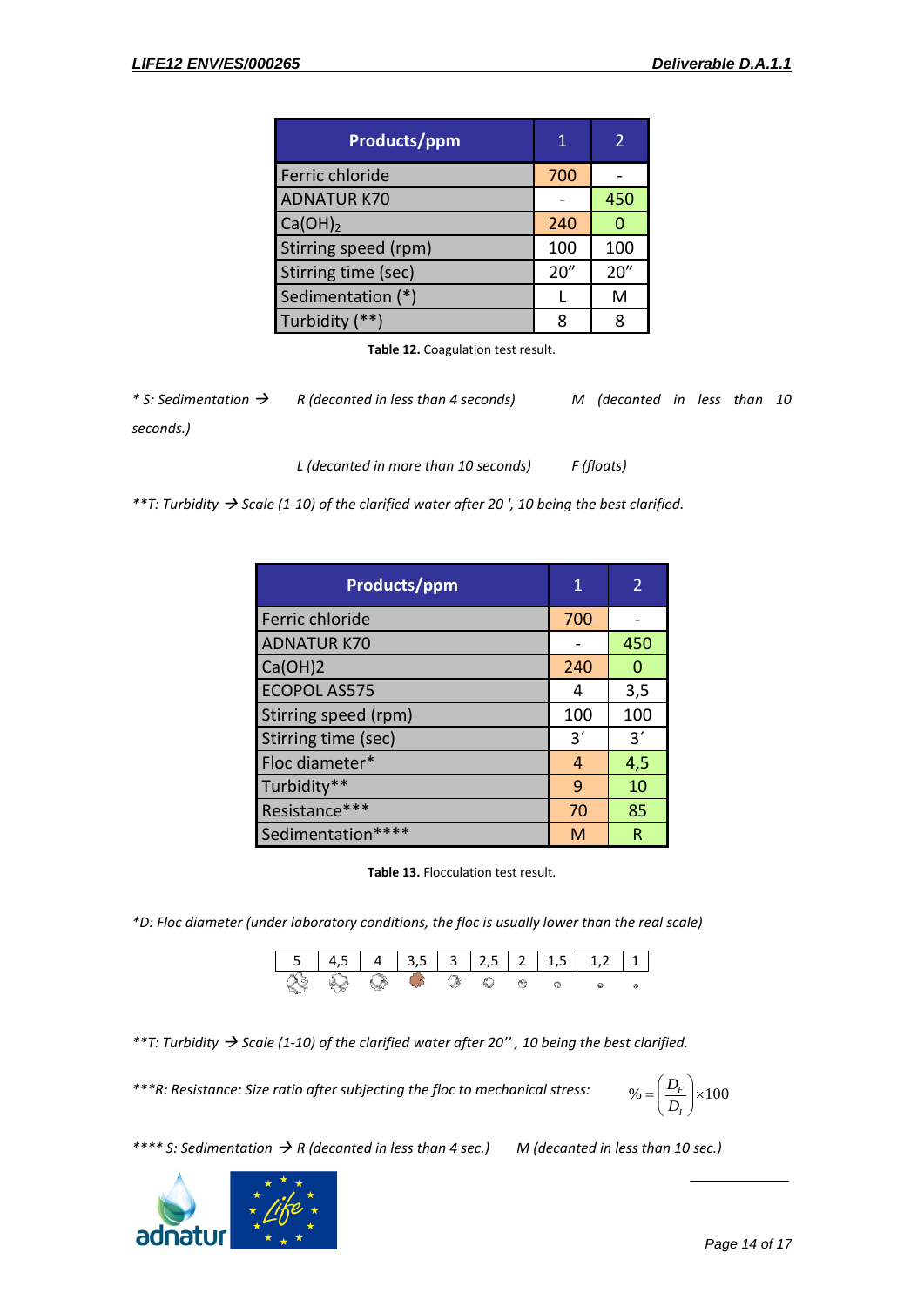#### *L (decanted in more than 10 sec.) F (floats)*

Best results are achieved by using ADNATUR technology based on natural coagulants. Clarified water with lower value of turbidity and proper separability is achieved, even reducing the coagulant dosage up to 36%. With respect to formed flocs after the use of the tested coagulants, with ADNATUR K70 they exhibit a higher degree of dehydration and increased resistance. The dosage of flocculant is also reduced approximately a 10% with the use of ADNATUR K70.

Below, the analytical results obtained from the resulting clarified are detailed:

0.- Inlet water.

1.- Clarified water after 700 ppm of **Ferric chloride** and 4 ppm of **ECOPOL AS575**.

2.- Clarified water after 450 ppm of **ADNATUR K70** and 3,5 ppm de **ECOPOL AS575**.

| <b>PARAMETER</b>                    | <b>METHOD</b>  | <b>UNITS</b>        | $\overline{0}$ | $\mathbf{1}$ | $\overline{2}$ |
|-------------------------------------|----------------|---------------------|----------------|--------------|----------------|
| pH                                  | ELM/001        | u pH                | 7,3            | 8,0          | 7,3            |
| <b>Conductivity 20 °C</b>           | ELM/004        | $\mu$ S/cm          | 5080           | 5400         | 5085           |
| <b>Chemical Oxygen Demand (COD)</b> | EAM/006        | mgO <sub>2</sub> /l | 3145           | 760          | 745            |
| <b>Chlorides</b>                    | VOL/005        | mg/l                | 532            | 815          | 656            |
| <b>Total nitrogen</b>               | EAM/010        | mg/l                | 150            | 122          | 102            |
| <b>Suspended solids</b>             | GRA/001        | mg/l                | >1000          | 15,9         | 13,1           |
| <b>Turbidity</b>                    | <b>NEF/001</b> | <b>NTU</b>          | 2515           | 33           | 28             |

**Table 14**. Clarified water characterization.

| <b>REMOVAL RATE (%)</b>             |         |         |
|-------------------------------------|---------|---------|
| <b>Conductivity 20 °C</b>           | $-6,30$ | $-0,10$ |
| <b>Chemical Oxygen Demand (COD)</b> | 75,8    | 76,3    |
| <b>Chlorides</b>                    | $-53,2$ | $-23,3$ |
| <b>Total nitrogen</b>               | 18,7    | 32,0    |
| <b>Suspended solids</b>             | >98,4   | >98,7   |
| <b>Turbidity</b>                    | 98,7    | 98,9    |

**Table 15.** Removal rate of the different parameters.

From the results obtained it can be determined that the coagulant ADNATUR K70 does not increase conductivity compared to ferric chloride. Furthermore, it also reduces COD, suspended solids and total nitrogen concentration, as well as the turbidity of the clarified water, even further than the inorganic coagulant, ferric chloride.